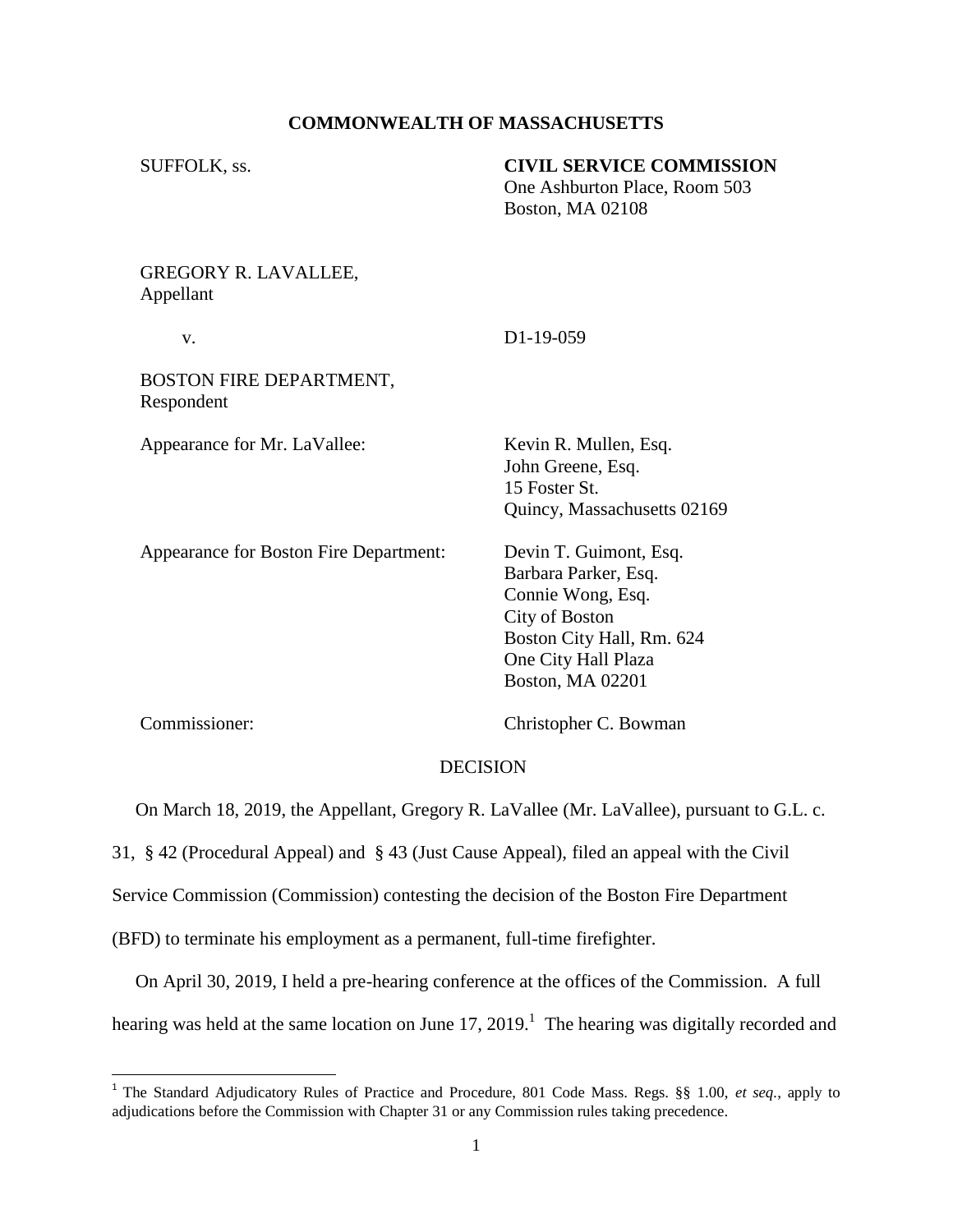both parties were provided with a CD of the recording.<sup>2</sup> The hearing was private. The parties

submitted post-hearing briefs on August 9, 2019.

# **FINDINGS OF FACT**

Twenty-four (24) exhibits were entered into evidence (BFD Exhibits 1-19 and APP Exhibits

1-5; APP Exhibit 1 includes multiple documents marked as APP Exhibits 1A through 1M.)

Based on the these documents, the testimony of:

*Called by the BFD:*

- CB; BFD Firefighter;
- CH, CB's fiancée;
- BS, BFD Fire Lieutenant;
- **MH, BFD Fire Lieutenant;**
- **JS, BFD Fire Lieutenant;**
- JR, BFD Fire Captain;
- David Walsh, BFD Deputy Chief of Personnel;

*Called by Mr. LaVallee:*

- Scott Malone, BFD Deputy Fire Chief;
- **SB, retired BFD Firefighter;**
- **BB, BFD Firefighter;**

and taking administrative notice of all matters filed in the case and pertinent statutes, case law,

regulations, policies and reasonable inferences drawn from the evidence; I make the following

findings of facts:

1. At the time of his termination on March 15, 2019, Mr. LaVallee had been employed by the BFD for fourteen (14) years. He is a white male; thirty-nine (39) years old, married and has a young daughter. Prior to his employment as a firefighter, he had been honorably

discharged after serving eight (8) years in the United States Navy. His last assignment with

<sup>&</sup>lt;sup>2</sup> In a separate, but related appeal, Summering and Hayhurst v. Boston Fire Department, the parties had a transcript of this appeal (LaVallee v. BFD) prepared and I have added that transcript to the record.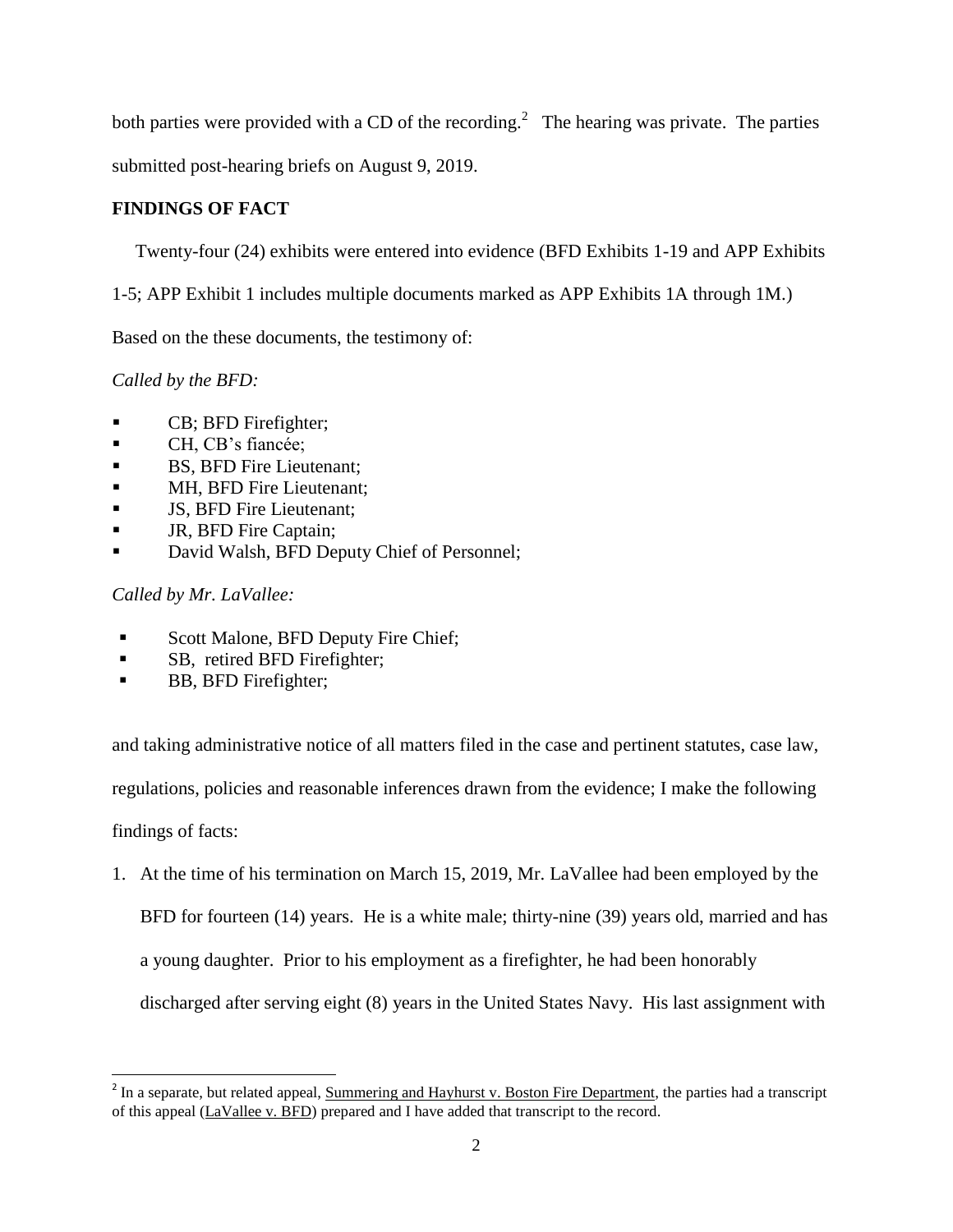the BFD was with Ladder 1, Group 3 on Hanover Street in the North End. (Testimony of LaVallee)

- 2. FF CB, a black male, has been a Boston firefighter for about twelve (12) years, and is also currently employed as a nurse at several local hospitals. Previously, FF CB served eight years as an Army Reservist, specializing in nuclear, biological, and chemical warfare. (Testimony of CB)
- 3. FF CB is assigned to Ladder 1, Group 4 at the same firehouse that Mr. LaVallee was assigned to. (Testimony of Mr. LaVallee and FF CB)
- 4. Although they are assigned to different Groups  $(3 \& 4)$ , the two firefighters occasionally worked together as a result of overtime shifts or shift swaps. (Testimony of Mr. LaVallee and FF CB)
- 5. CH, FF CB's girlfriend, is a nurse in a psychological ward at a local hospital, as well as a clinical nursing educator at a different local hospital, and at a local university. CH and FF CB have been in a romantic relationship for about five years. They have one child together, were expecting another at the time of the hearing, and share a home. (Testimony of FF CB and CH)
- 6. FF CB worked a shift swap at the Hanover Street station beginning December 12, 2018 at 6PM and extending through December 13, 2018 at 8AM. (Testimony of FF CB)
- 7. Between 12AM and 1AM on December 13, 2018, FF CB was in the station's TV room sitting in a recliner playing a video game called "Ark" on his Playstation gaming console. (Testimony of FF CB)
- 8. Mr. LaVallee, who was not on duty that night, entered the TV room with Chinese food, stumbling and smelling strongly of alcohol on his person and breath. Mr. LaVallee sat in a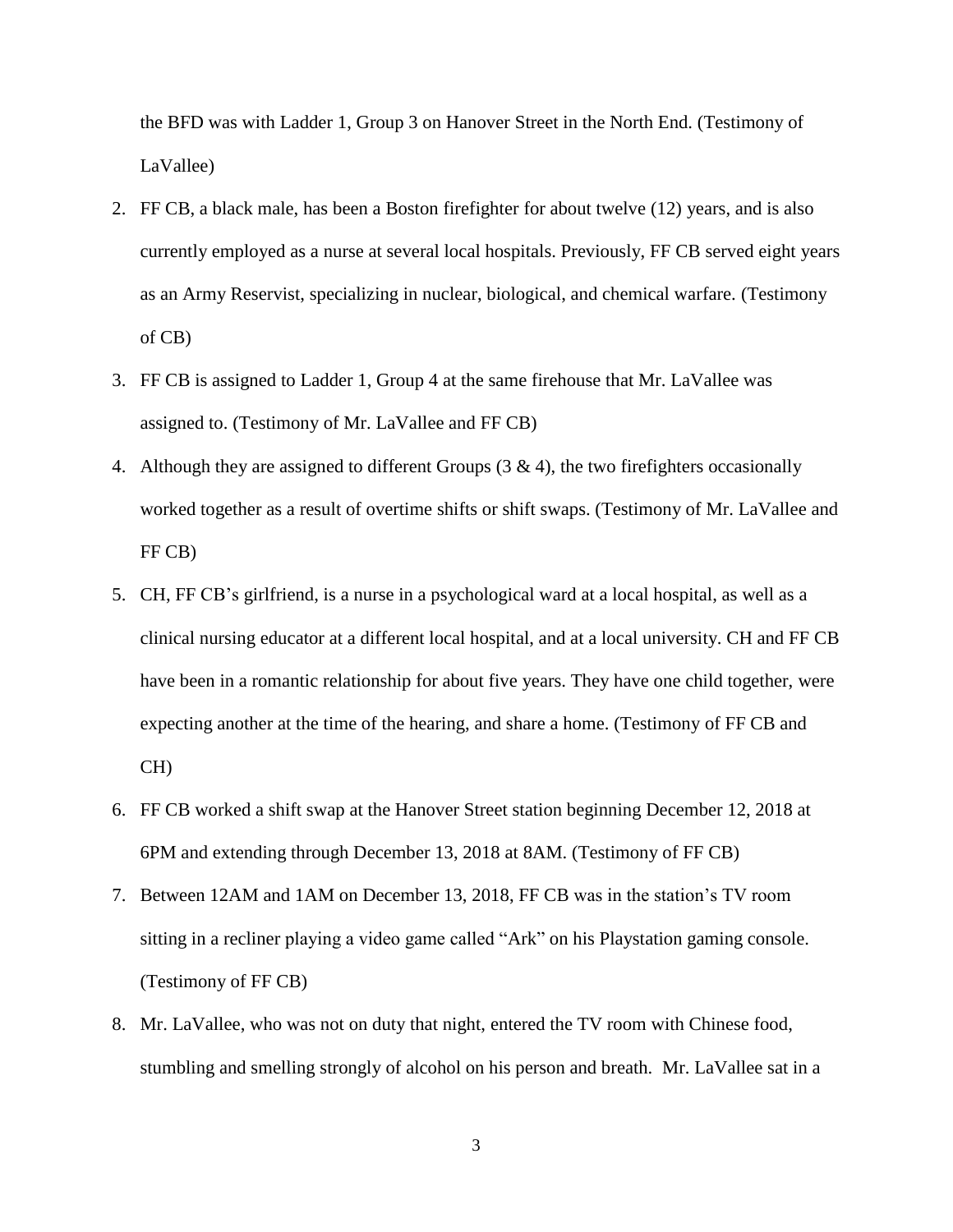chair to the right of the recliner, and asked FF CB if he would like any Chinese food. FF CB declined and Mr. LaVallee left the room. (Testimony of FF CB)

- 9. Shortly thereafter, Mr. LaVallee returned to the TV room, and sat in a recliner chair approximately nine (9) feet behind FF CB. FF CB heard the sounds of Mr. LaVallee eating food from a bowl. (Testimony of FF CB)
- 10. FF CB was, at that point, conversing with his girlfirend, CH, via the online "party chat" feature on the Playstation console. (Testimony of FF CB)
- 11. FF CB and CH sometimes use the online "party chat" feature on the Playstation gaming console to communicate over Bluetooth headsets, which feature a microphone and speaker allowing the users to converse in real time. When users who are "friends" in the system have activated their Playstation console, each can see that the other is online, and can invite the other to chat over the headset. (Testimony of FF CB and CH)
- 12. While FF CB was communicating with CH through the party chat, he heard Mr. LaVallee say "you fucking [n-word]," and then he heard Mr. LaVallee "hock a louie," a noise that indicated to FF CB that Mr. LaVallee was clearing his throat to spit. (Testimony of FF CB)
- 13. CH, while communicating with FF CB through the party chat, heard Mr. Lavallee say "fucking [n-word]" and then heard Mr. LaVallee "clear his throat as if to spit." (Testimony of CH)
- 14. FF CB stood up from his recliner, and exited the TV room to inform his commanding officer that night, Lt. BS, of the incident. Lt. BS was in his quarters located down a hallway outside the TV room. (Testimony of FF CB and Lt. BS)
- 15. When FF CB knocked on Lt. BS's door, Lt. MH, commanding officer on the engine that night, also opened the door to his adjacent quarters. (Testimony of Lt. BS and Lt. MH)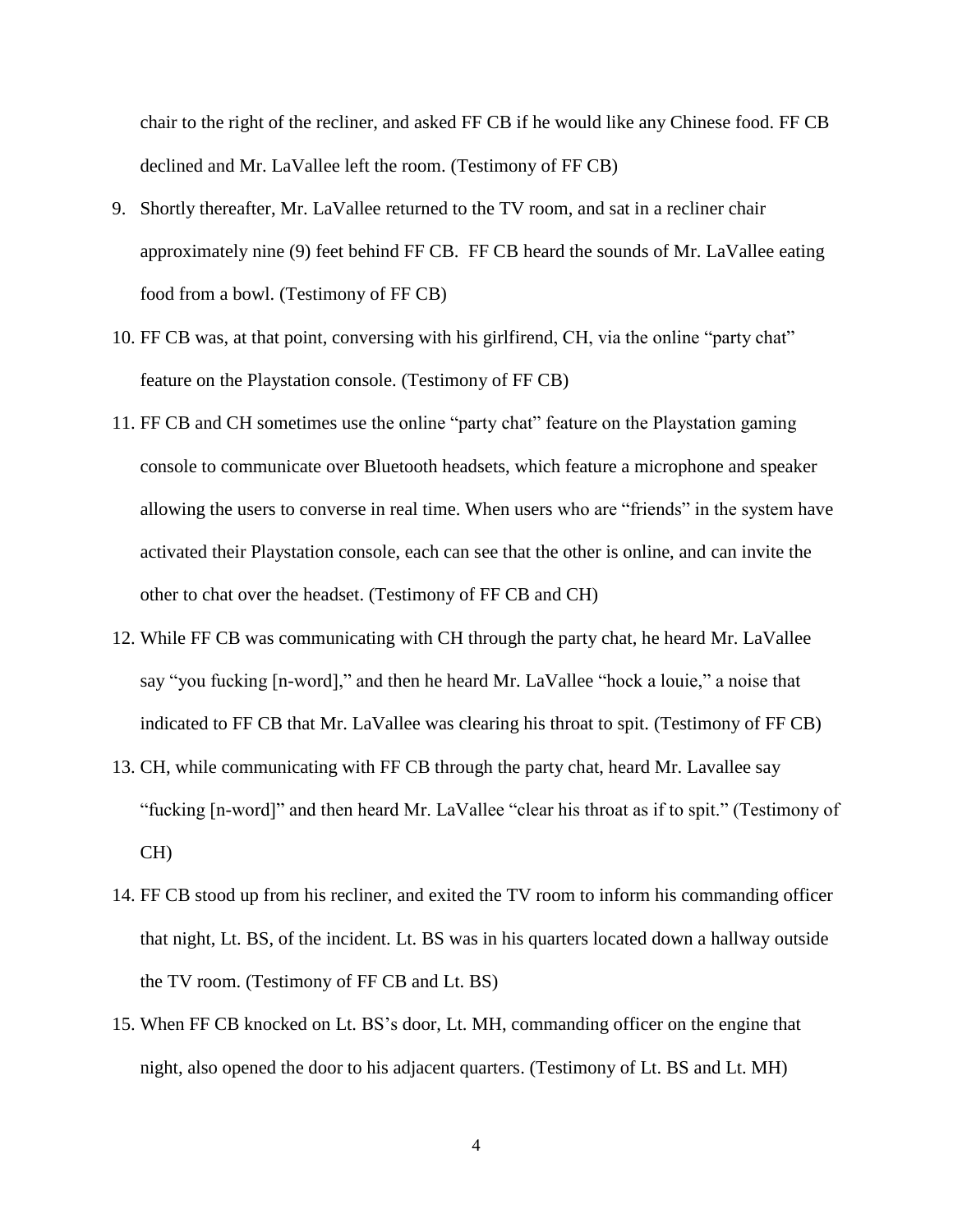- 16. FF CB told Lt. BS: "You better get fucking LaVallee out of the TV room before I punch him in the face. He's drunk, he's saying [n-word] this, [n-word] that, and spitting on the floor." (Testimony of Lt. BS)
- 17. Lts. BS and MH walked down the hall to the TV room, followed by FF CB. Mr. LaVallee was slouched on a couch. One of the Lts. said "come on, Greg, get up," or similar words to that effect. Mr. LaVallee complied, and they guided him out of the TV room to the bunk room. (Testimony of FF CB, Lt. BS and Lt. MH)
- 18. When the Lts. addressed him as he was slouched on the couch, Mr. LaVallee's demeanor indicated that he was intoxicated. (Testimony of Lt. BS).
- 19. Lt. BS told FF CB that the incoming Captain would handle the situation in the morning. FF CB informed Lt. BS that he wanted Mr. LaVallee to transfer out of the firehouse. (Testimony of Lt. BS)
- 20. Approximately an hour after this incident, FF CB called his girlfriend to tell her he was fine and to say good night. (Testimony of CH)
- 21. FF CB slept in the TV room that night, which is his normal practice. (Testimony of FF CB)
- 22. Lt. JS arrived at the firehouse at around 6:30AM on December 13, 2018. Firefighter CB recounted to Lt. JS that Mr. LaVallee, who was off-duty, had come into the TV room, intoxicated, started using the n-word and spat in FF CB's direction. (Testimony of Lt. JS; BFD Ex. 13 (Lt. JS "5A" report))
- 23. Fire Captain JR also arrived at the firehouse around 6:30 A.M. on December 13, 2018. Lt. BS met him on the street outside the station and told Captain JR about the events of the early morning hours. Specifically, Lt. JS told Captain JR that FF CB had knocked on his door and told him that Mr. LaValle was in the TV room "using the N-word and spitting all over the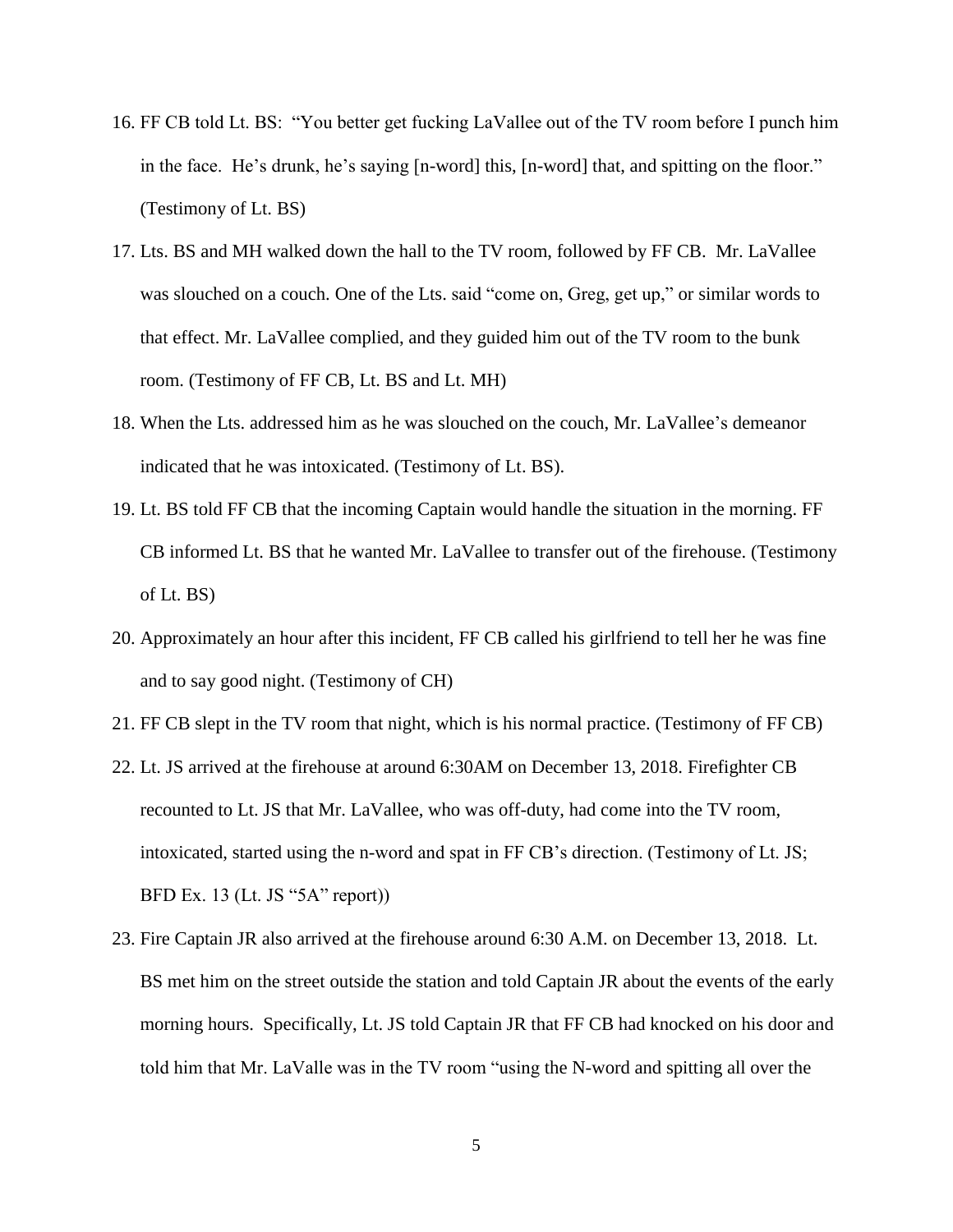place." Around that same time, Lt. MH confirmed Lt. BS's version of events to Cpt. JR. (Testimony of Captain JR)

- 24. Captain JR then saw FF CB on the apparatus floor, and asked FF CB to accompany him to his office upstairs. Once in his office, FF CB told Cpt. JR that, earlier in the morning, Mr. LaVallee entered the TV room intoxicated, with Chinese food and started calling FF CB the n-word multiple times. FF CB told Captain JR that he wanted Mr. LaVallee to transfer out of the station. (Testimony of Captain JR)
- 25. Captain JR and Lt. JS then met with Mr. LaVallee to question him about what had occurred. Captain JR told Mr. LaVallee that FF CB had accused Mr. LaVallee of using the n-word and spitting in his direction hours earlier in the TV room. In response, Mr. LaVallee: a) said he had been trying to watch a movie in the TV room at the time; b) referenced a movie by the name of *Once Upon a Time in America*; and c) said "no, I didn't say that" in reference to the n-word. (Testimony of Captain JR)
- 26. Mr. LaVallee acknowledged to Captain JR and Lt. JS that he had been drinking the night before and that he had just lost a close friend. (Testimony of Captain JR)
- 27. Captain JR observed that Mr. LaVallee looked "out of it" and he (Captain JR) could smell alcohol on Mr. LaVallee's breath. (Testimony of Captain JR)
- 28. After that meeting, Mr. LaVallee approached FF CB on the apparatus floor of the firehouse. Mr. LaVallee stated "I could kiss you right now," which FF CB interpreted as being "fake nice." Mr. LaVallee further stated "I'm sorry if I said something that offended you," or something similar, referring to the incident in the early morning hours. (Testimony of FF CB)
- 29. Mr. LaVallee told FF CB that Cpt. JR had asked to see the two of them, and so FF CB agreed to accompany Mr. LaVallee back to Cpt. JR's office upstairs. (Testimony of FF CB)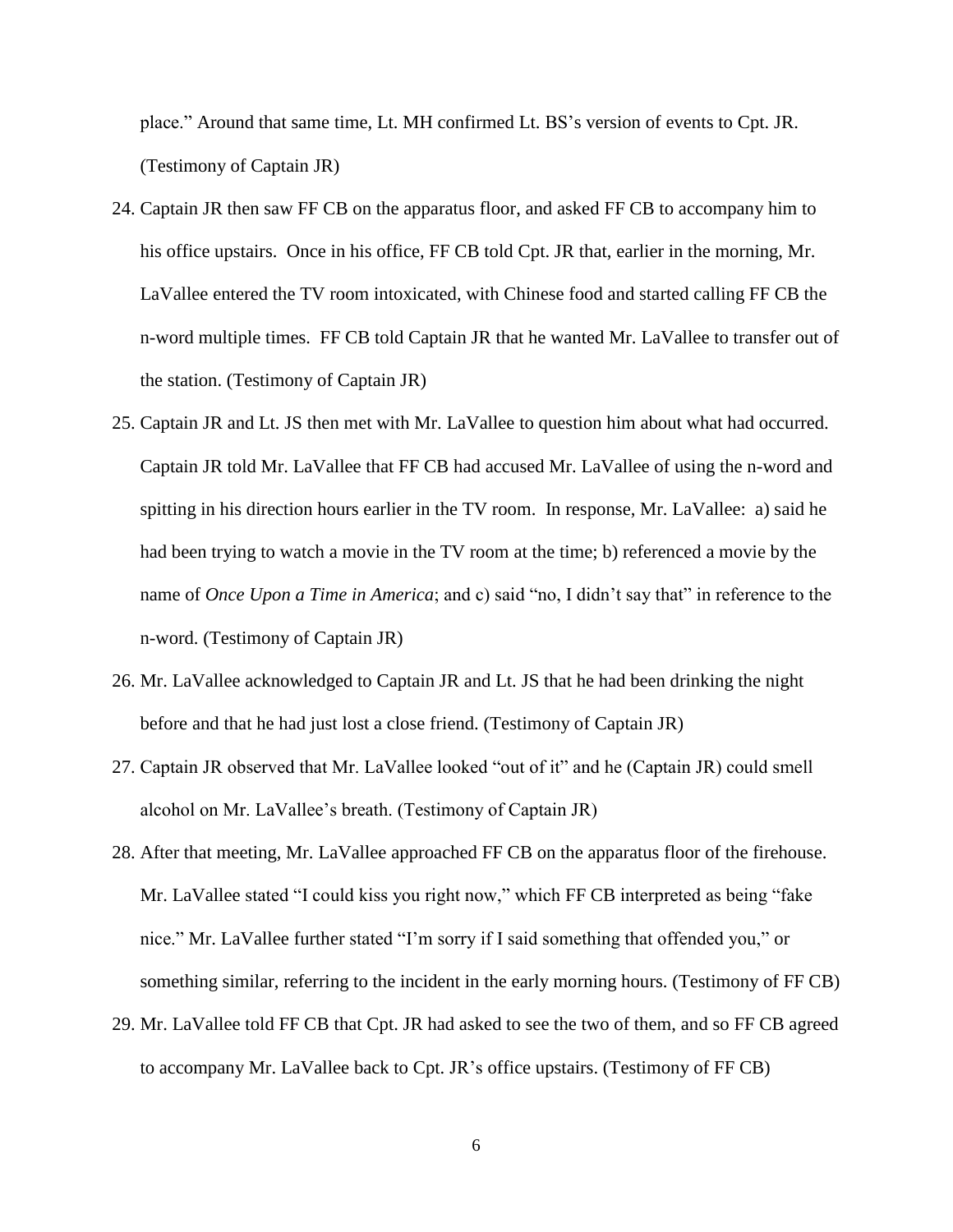- 30. In Cpt. JR's office, FF CB stated that Mr. LaVallee called him the n-word and spit in his direction while drunk earlier that morning in the TV room, adding that he could not work with Mr. LaVallee anymore, and wanted him to transfer. Mr. LaVallee told FF CB that he was sorry if he said anything to offend FF CB. (Testimony of Cpt. JR)
- 31. The incident traumatized FF CB, and he later discussed the incident with a therapist because it weighed heavily on his mind. (Testimony of FF CB)
- 32. Following the incident of December 13, 2018, Mr. LaVallee took leave and sought medical treatment for about one month. (Testimony of Mr. LaVallee)
- 33. When Mr. LaVallee returned to work, the BFD placed Mr. LaVallee on paid administrative leave while the BFD conducted an investigation of FF CB's allegations. (Testimony of Dep. Walsh)
- 34. The BFD asked everyone with information to complete a "5A" report and then interviewed each of them. (Testimony of Dep. Walsh).
- 35. FF CB's 5A report, completed on December 14, 2018 states in part:

"I was in the TV room on my playstation 4 wearing headphones and talking to my girlfriend in a party chat … Around 12:10, I observed FF Greg Lavalle stumble into the TV room with a plate of food in his hand, visibly intoxicated. It was then confirmed through the smell of alcohol on his breath when he asked me 'if I wanted some Chinese food' to which I shook my head no.

Around 12:20, I was sitting on the brown leather recliner chair approximately 9 feet from FF Lavalle. He then said with a loathsome tone, 'Nigger….fucking nigger' and then proceeded to hock a loogie and spit twice. FF then follows with 'Nigger…I'll fuckin' fuck you up right now nigger." He continued this rant for approximately 30-40 seconds. I then turned around to see if FF Lavalle (sic) was possibly on the phone or watching a video, to which he was not.

My girlfriend who heard the entire interaction because FF Lavalle (sic) wasn't quiet about it asked me if 'she heard what she thought she just heard' to which I replied 'yes, I'm gonna go now." I then ended the playstation party chat and proceeded to walk to the officers quarters." (BFD Ex. 13)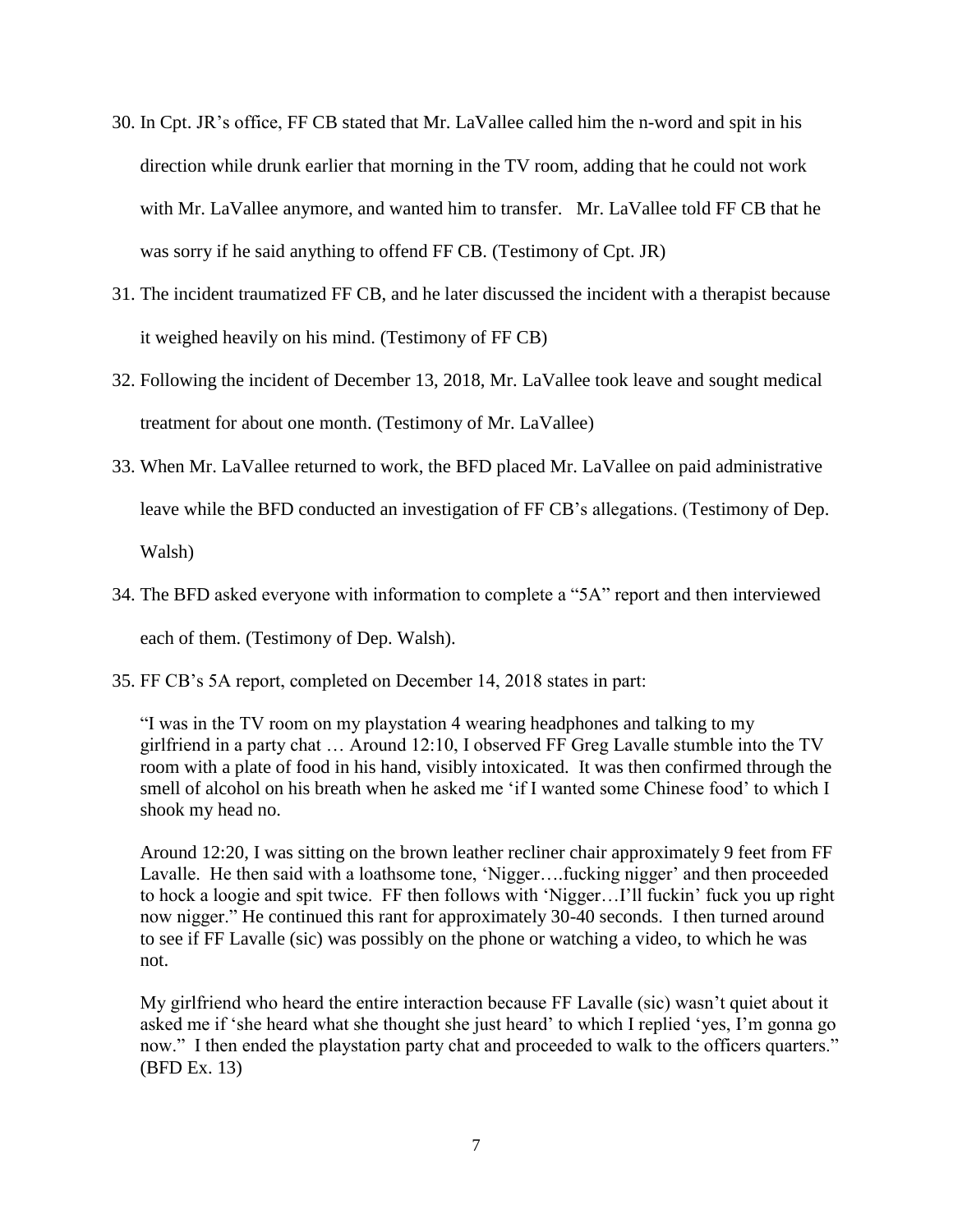- 36. During an interview on January 18, 2019, FF CB's statement to investigators largely mirrored his 5A report, except that he told investigators that Mr. LaVallee also said "Do you want to fight me?" while in the TV Room. (BFD Ex. 9)
- 37. During an interview on January 25, 2019, Mr. LaVallee told investigators that he had been drinking whiskey and beers prior to entering the firehouse; that he could not remember entering the firehouse that morning; that he did not remember using the n-word; and that the first thing he remembers is Fire Captain JR telling him, at around 6:30 A.M., that he (LaVallee) had been in a confrontation with FF CB. (BFD Ex. 9)
- 38. The BFD prepared a written summary of its investigation at the conclusion of the

investigation. Under the heading "Findings" on the final page of the 8-page summary dated

February 20, 2019, it states:

"The investigators find that FF LaVallee violated BFD's Rules and Regulations, including, but not limited to Rule 18.41, the City of Boston's Policy on Discrimination, Harassment and Retaliation and Zero Tolerance for Violence Policy when he made the following racial, threatening comments:

- "Nigger...fucking nigger"
- "Nigger...I'll fuckin' fuck you up right now nigger" and
- "You fucking nigger...do you want to fight me, I'll fuck you up"

and spit at FF [CB]. We base this finding on the totality of the information collected during the investigation, not merely on FF LaVallee's inability to remember the incident and his resulting inability to contradict or deny FF [CB]'s report. Rather, for the reasons detailed above, we find FF [CB]'s report credible." (BFD Ex. 9)

39. Two (2) days later, on February 22, 2019, FF CB signed and submitted an Equal

Employment Opportunity Commission (EEOC) charge of discrimination with the

Massachusetts Commission Against Discrimination (MCAD). That charge states in part: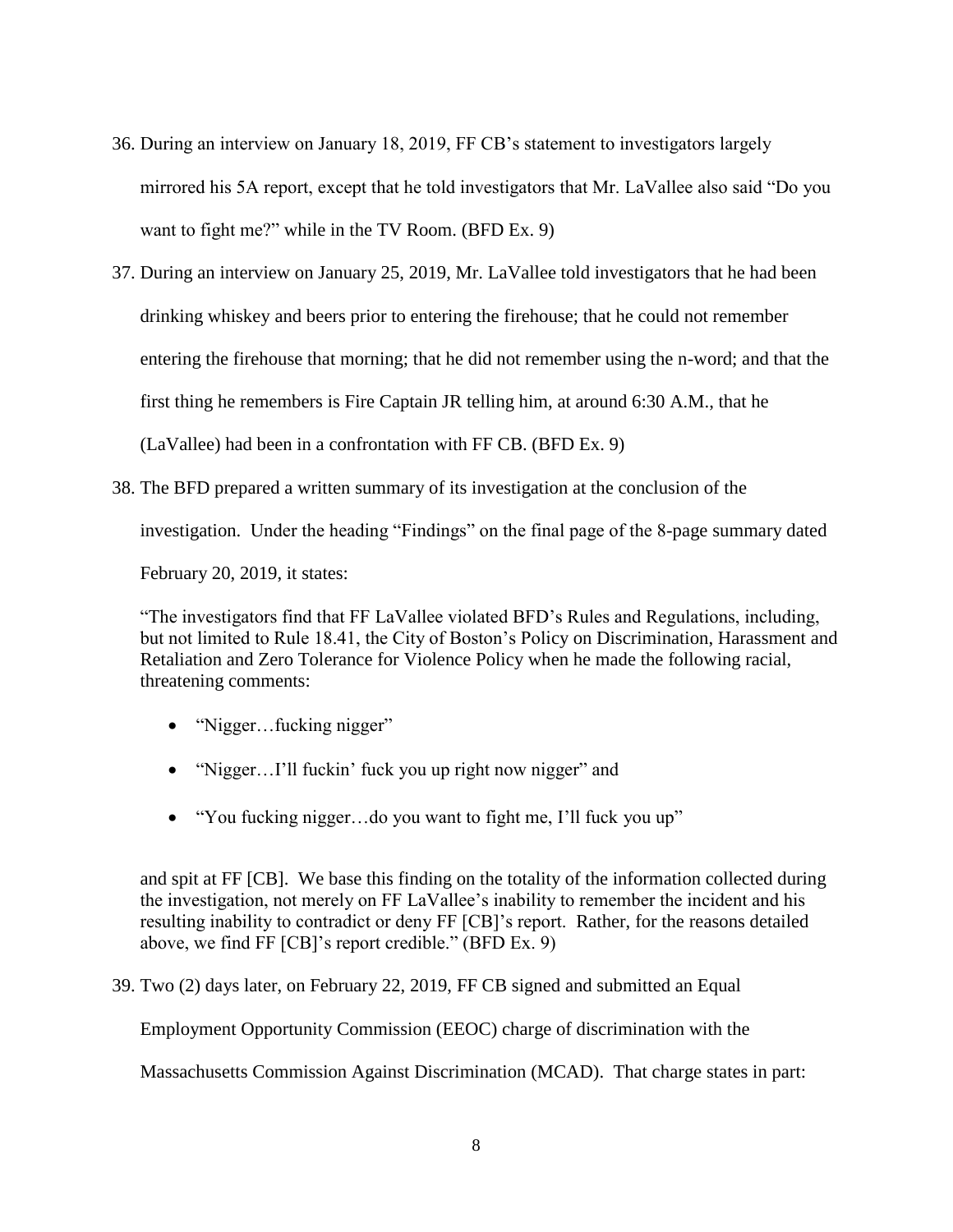"In or around December 12, 2018 I was working on Group 3 at the Boston Fire Department. Another firefighter, Mr. Greg LaValle (sic) (White), entered the fire house after having been out drinking. Mr. Lavalle (sic) was noticeably drunk, stumbling while walking around. At this point, I was speaking with my girlfriend, [CH], via headset.

Mr. Lavalle (sic) began to say 'F\*\*\*ing n\*\*\*r' or words to that effect and spitting towards me. [CH] overheard these comments and was surprised. I ended the call with [CH] and walked out of the room to inform Mr. [BS] and Mr. [MH] of what had happened. Mr. [BS] and Mr. [MH] removed Mr. Lavalle (sic) from the room and put him into the bunkroom. Mr. [BS] and Mr. [MH] did not inform the chief of this incident, as is standard protocol, stating that they would 'deal with it in the morning' or words to that effect." (App. Ex. 4)

40. On February 27, 2019, the BFD preferred eight charges and specifications against Mr.

LaVallee for violations of BFD Rules and City policies. (BFD Ex. 4). On March 5, 2019, the

BFD again notified Mr. LaVallee of the specifications against him and an upcoming hearing

on the charges scheduled for March 14, 2019. (BFD Ex. 5).

- 41. The BFD held the hearing on March 14, 2019. The BFD gave Mr. LaVallee the opportunity to cross-examine witnesses and present evidence. (BFD Ex. 16)
- 42. Following the hearing, the three-member Hearing Board sustained all of the charges against Mr. LaVallee. (BFD Ex. 17). Fire Commissioner Joseph Finn adopted the Board's findings and terminated Mr. LaVallee's employment on March 15, 2019. (BFD Ex. 19).
- 43. In March 2011, Mr. LaVallee was suspended for four (4) tours for entering a firehouse while off-duty for making an "inappropriate racial comment" to two black firefighters. Deputy

Chief Malone confirmed that the "inappropriate racial comment" included the n-word.

### *Legal Standard*

 The Civil Service Commission is charged with ensuring that employment decisions are made consistent with basic merit principles. Basic merit principles requires, among other things:

" … retaining of employees on the basis of adequacy of their performance, correcting inadequate performance, and separating employees whose inadequate performance cannot be corrected"; and … assuring fair treatment of all applicants and employees in all aspects of personnel administration without regard to political affiliation, race, color, age,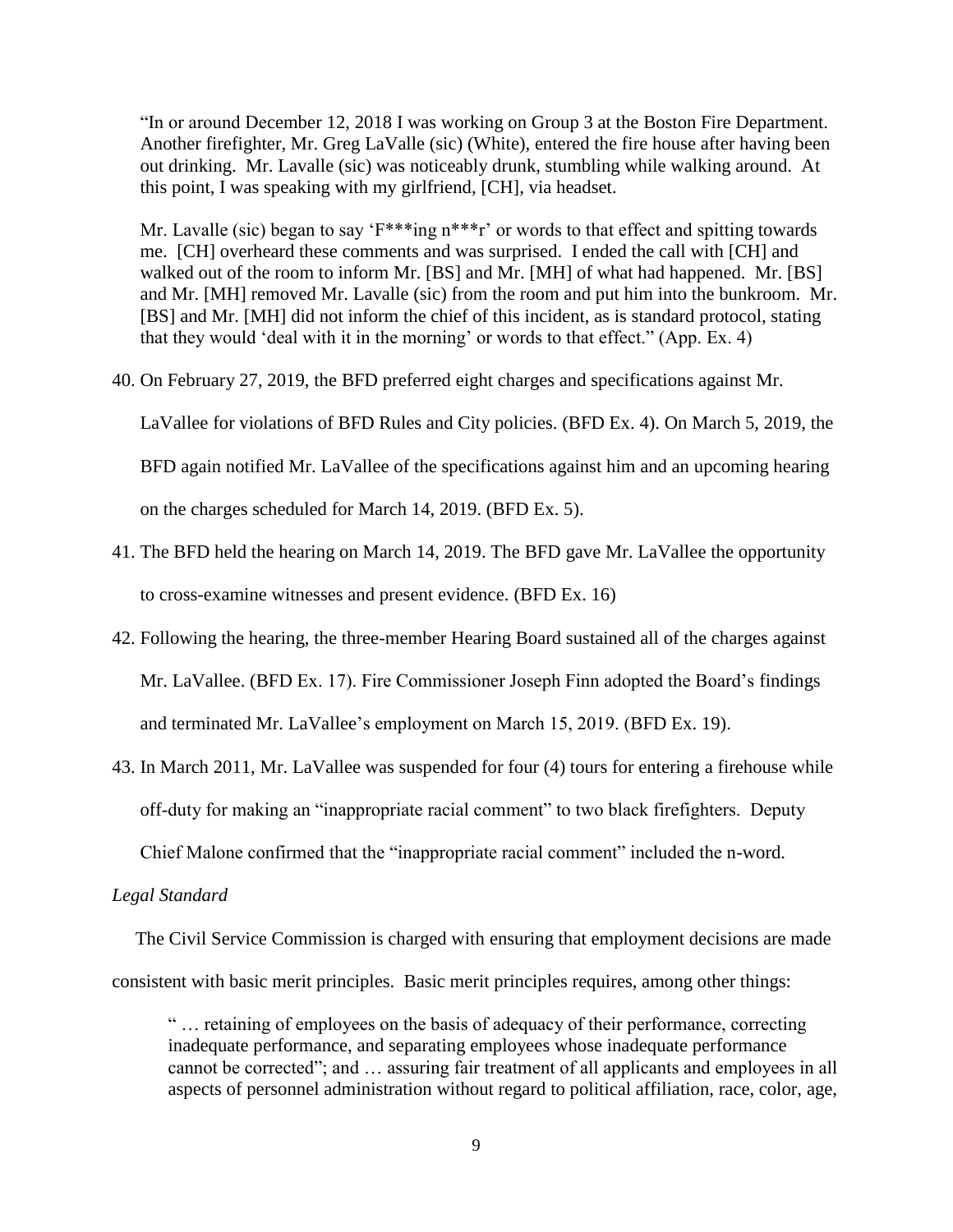national origin, sex, marital status, handicap, or religion and with proper regard for privacy, basic rights outlined in this chapter and constitutional rights as citizens" and; "assuring that all employees are protected … from arbitrary and capricious actions." G.L. c. 31, § 1)

G.L. c. 31, § 41 states in part:

"Except for just cause and except in accordance with the provisions of this paragraph, a tenured employee shall not be discharged, removed, suspended for a period of more than five days …"

"Before such action is taken, such employee shall be given a written notice by the appointing authority, which shall include the action contemplated, the specific reason or reasons for such action and a copy of sections forty-one through forty-five, and shall be given a full hearing concerning such reason or reasons before the appointing authority or a hearing officer designated by the appointing authority. The appointing authority shall provide such employee a written notice of the time and place of such hearing at least three days prior to the holding thereof … "

An action is "justified" if it is "done upon adequate reasons sufficiently supported by credible

evidence, when weighed by an unprejudiced mind; guided by common sense and by correct rules

of law;" Commissioners of Civil Service v. Municipal Ct. of Boston, 359 Mass. 211, 214 (1971);

Cambridge v. Civil Service Comm'n, 43 Mass.App.Ct. 300, 304 (1997); Selectmen of Wakefield

v. Judge of First Dist. Ct., 262 Mass. 477, 482 (1928). The Commission determines justification

for discipline by inquiring, "whether the employee has been guilty of substantial misconduct

which adversely affects the public interest by impairing the efficiency of public service;" School

Comm. v. Civil Service Comm'n, 43 Mass.App.Ct. 486, 488 (1997); Murray v. Second Dist. Ct.,

389 Mass. 508, 514 (1983).

 The Appointing Authority's burden of proof by a preponderance of the evidence is satisfied "if it is made to appear more likely or probable in the sense that actual belief in its truth, derived from the evidence, exists in the mind or minds of the tribunal notwithstanding any doubts that may still linger there." Tucker v. Pearlstein, 334 Mass. 33, 35-36 (1956).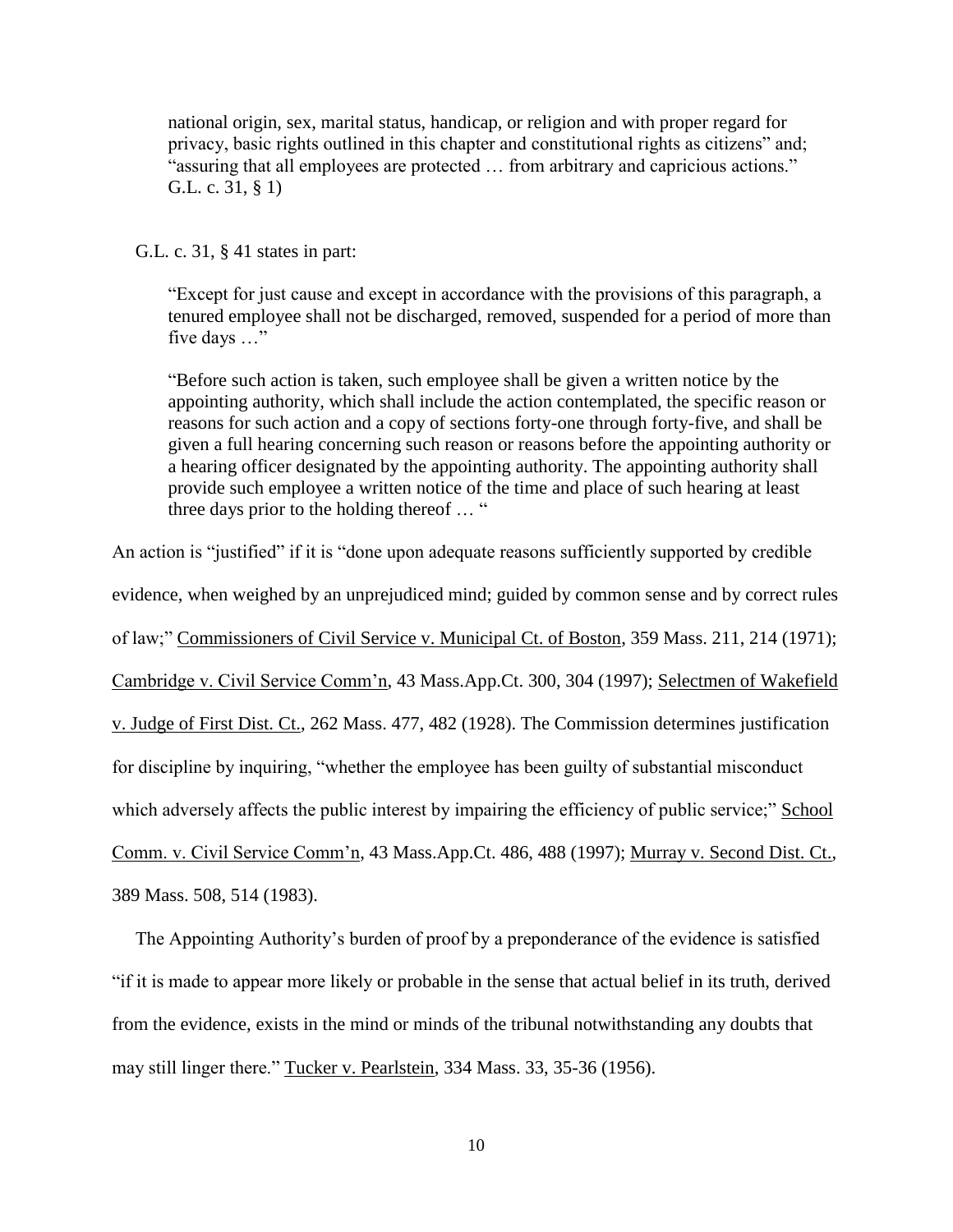G.L. c. 31, § 42 states in part:

"Any person who alleges that an appointing authority has failed to follow the requirements of section forty-one in taking action which has affected his employment or compensation may file a complaint with the commission … If the commission finds that the appointing authority has failed to follow said requirements and that the rights of said person have been prejudiced thereby, the commission shall order the appointing authority to restore said person to his employment immediately without loss of compensation or other rights."

#### G.L. c. 31, § 43 states in part:

"If the commission by a preponderance of the evidence determines that there was just cause for an action taken against such person it shall affirm the action of the appointing authority, otherwise it shall reverse such action and the person concerned shall be returned to his position without loss of compensation or other rights … The commission may also modify any penalty imposed by the appointing authority."

 Under section 43, the Commission is required "to conduct a de novo hearing for the purpose of finding the facts anew;" Falmouth v. Civil Service Comm'n, 447 Mass. 814, 823 (2006) and cases cited. However, "[t]he commission's task.. .is not to be accomplished on a wholly blank slate. After making its de novo findings of fact, the commission does not act without regard to the previous decision of the [appointing authority], but rather decides whether 'there was reasonable justification for the action taken by the appointing authority in the circumstances found by the commission to have existed when the appointing authority made its decision'," Id., quoting internally from Watertown v. Arria, 16 Mass.App.Ct. 331, 334 (1983) and cases cited. *Analysis*

 As a preliminary matter, this appeal was filed under both G.L. c. 31, § 42, contesting whether the BFD properly followed the *procedural* requirements to terminate Mr. LaVallee, and G.L. c. 31, § 43, contesting whether there was *just cause* to terminate his employment. I briefly address the procedural portion of the appeal.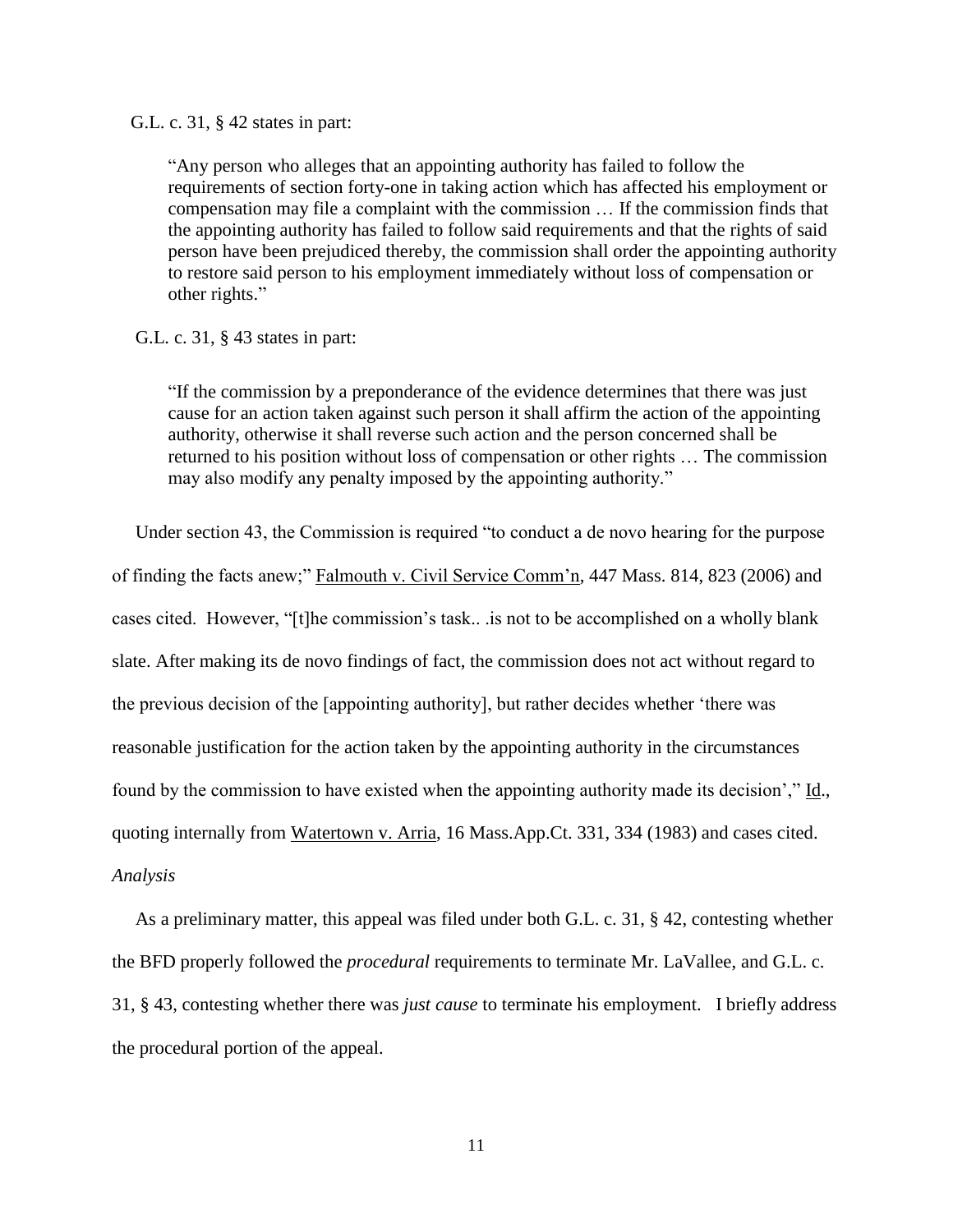The BFD notified Mr. LaVallee of the specific allegations and charges against him well in advance of the pre-termination hearing. Mr. LaVallee's attorney appeared at the pre-termination hearing on Mr. LaVallee's behalf. Mr. LaVallee's attorney submitted documentary exhibits into evidence at the pre-termination hearing and called a witness in his defense. Mr. LaVallee's attorney cross-examined the BFD's witnesses. The BFD provided Mr. LaVallee with a detailed written explanation of the BFD's decision to terminate him following the pre-termination hearing including information regarding his right to file an appeal with the Commission. The BFD's decision to not provide Mr. LaVallee with a copy of FF CB's personnel file, which the Commission also denied as part of the discovery process, was justified. The BFD's decision to not provide Mr. LaVallee with a copy of FF CB's EEOC complaint, while different from the Commission's decision, was grounded in a good faith belief by the BFD that providing such information was not warranted. More importantly, that decision, standing alone, did not constitute the type of procedural error that prevented the full hearing that Section 41 requires.

 That turns to the issue of whether the BFD had just cause to terminate Mr. LaVallee from his employment as a Boston Firefighter. In that regard, the Commission is, once again, faced with an appeal involving the use of the repugnant n-word. The context in which it occurred here is particularly ugly. Mr. LaVallee, a white firefighter, does not dispute that, while off-duty, he walked into the North End firehouse during the early morning hours so intoxicated that he cannot remember what transpired in the TV room where on-duty Firefighter CB, a black firefighter, was sitting.

 I credit FF CB's testimony that Mr. LaVallee entered the TV room in a drunken state, sat down in a chair next to FF CB, smelling of alcohol and eating Chinese food. I also credit FF CB's testimony that Mr. LaVallee: a) briefly left; b) then re-entered the TV Room, sitting down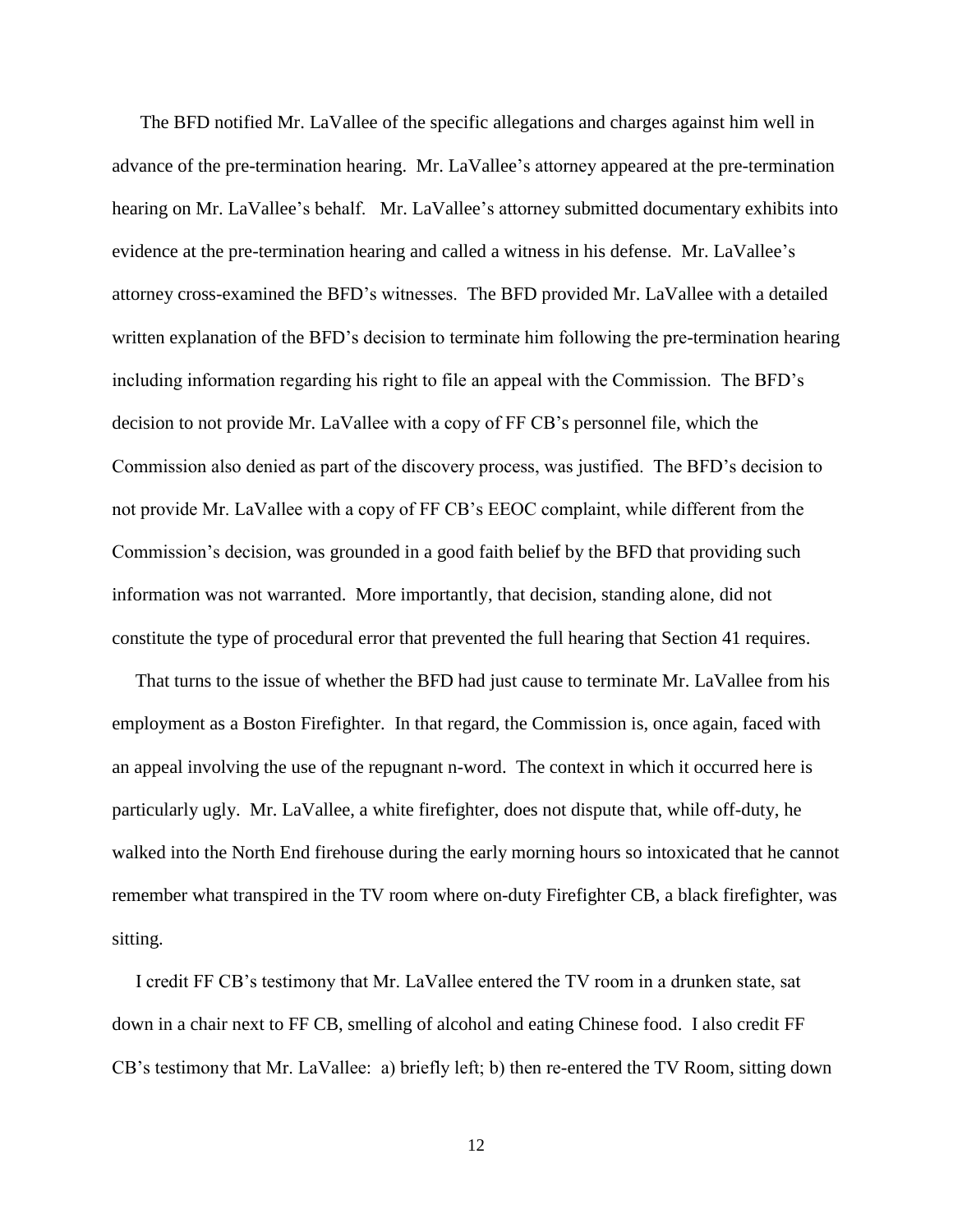on recliner chairs approximately nine (9) feet behind FF CB; c) began spitting on the floor; and d) then said, "fucking n-word".

 I credit FF CB's testimony in this regard for the following reasons. First, FF CB appeared to be genuinely outraged during his testimony before the Commission when recounting what he heard Mr. LaVallee say in the TV Room that morning. His testimony, standing alone, rang true to me. Second, FF CB immediately reported to two (2) Fire Lieutenants on duty that night that Mr. LaVallee was in the TV Room, drunk, using the n-word and spitting all over the place. The spontaneity of FF CB's decision to report the matter reinforces that his anger and disbelief that Mr. LaVallee had used the n-word was genuine, as opposed to something that was concocted in an attempt to falsely accuse Mr. LaVallee of misconduct. Third, FF CB's girlfriend, CH, offered credible, corroborating testimony before the Commission, stating that she heard Mr. Lavallee say "fucking n-word" when she was chatting with FF CB on the play station headset that morning. She spoke only to what she recalled hearing that morning and did not attempt to perfectly sync her testimony with FF CB's testimony.

 I did consider those factors that could potentially detract from FF CB's testimony regarding whether Mr. LaVallee used the n-word that morning, including that FF CB has offered what appear to be conflicting statements regarding whether Mr. LaVallee made *other* statements in the TV Room that morning, discussed in more detail below. Ultimately, however, FF CB's testimony that he recalled hearing Mr. LaVallee use the n-word that morning has been consistent and unwavering in each of his verbal and written statements that are part of the record. I also considered the testimony of a retired Boston firefighter that recalled an event many years ago in which, according to the retired firefighter, FF CB made a false allegation against a local restaurant after he (FF CB) was required to wait outside the establishment with several others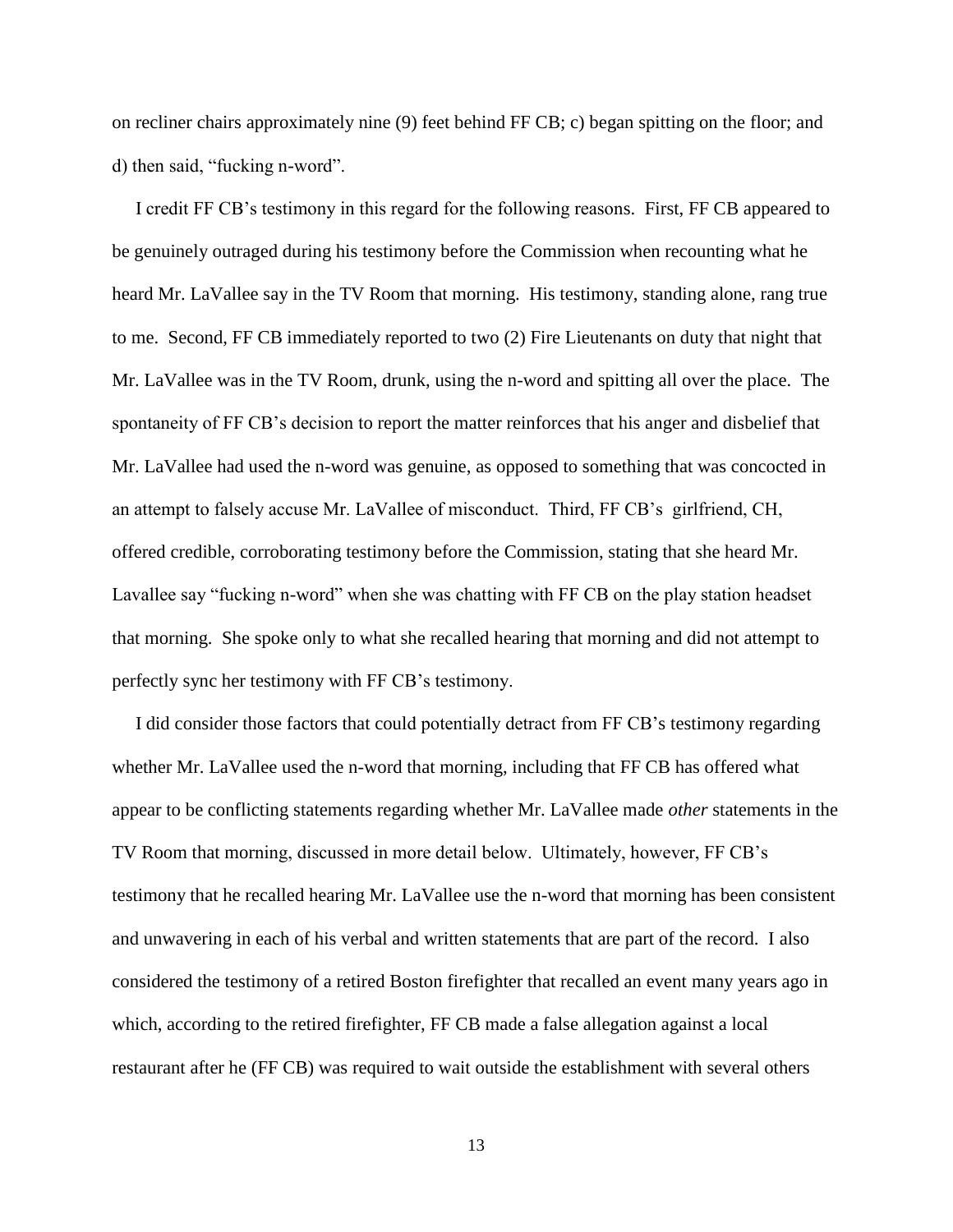because the restaurant was nearing capacity. Even if true, that information did not change my assessment of FF CB's credibility regarding whether he heard Mr. LaVallee use the n-word on December 13, 2018. Finally, I considered testimony that Mr. Lavallee and FF CB had a verbal argument months earlier that ended with FF CB allegedly referring to Mr. LaVallee as an "asshole" and FF CB suggesting that Mr. LaVallee transfer to another firehouse. The fact that this verbal altercation occurred, however, did not change my opinion that FF CB was telling the truth regarding Mr. LaVallee using the n-word in the firehouse on December  $13<sup>th</sup>$ .

 By entering the firehouse in a drunken state and using the n-word while spitting on the floor, Mr. LaVallee engaged in substantial (and abhorrent) misconduct which adversely affects the public interest and constitutes a violation of various rules and regulations of the BFD, including conducting unbecoming a firefighter. BFD policy forbids "[c]onduct unbecoming a member, whether on or off duty, which tends to lower the [fire] service in the estimation of the public," and "[c]onduct prejudicial to good order."

 The BFD also found that: a) Mr. LaVallee spat *at* FF CB in the TV Room that morning; and that b) Mr. LaVallee stated: "Nigger…I'll fuckin' fuck you up right now nigger" and "You fucking nigger...do you want to fight me, I'll fuck you up". Those findings are not supported by a preponderance of the evidence. First, a review of the record shows that FF CB never actually stated (verbally or in writing) that Mr. LaVallee spat *at* him. It appears that the word "at" was first used *by the BFD* in its investigative report. FF CB has, at different times, reported that Mr. LaVallee was "spitting"; "spitting all over the place"; and/or "spitting toward me." Further, based on FF CB's own testimony and the enlarged color photographs he submitted during his testimony, FF CB was sitting in a large recliner chair with a tall back, facing in the opposite direction of Mr. LaVallee, who was sitting on recliner chairs approximately nine (9) feet away.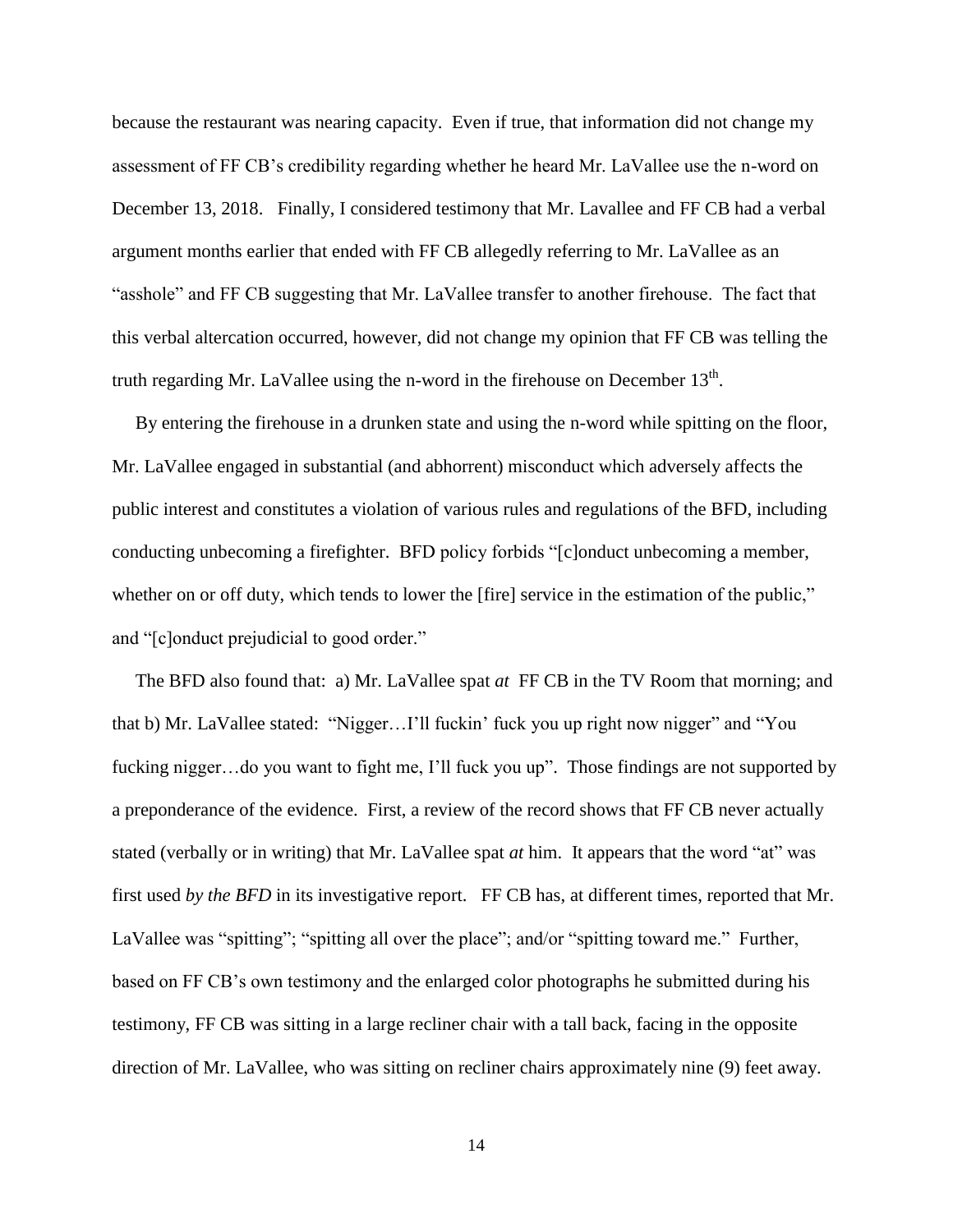While the unsavory act of Mr. LaVallee spitting on the floor while eating Chinese food and uttering the n-word, standing alone, represents substantial misconduct, the record doesn't support the allegation that Mr. LaVallee was spitting *at* FF CB that morning.

 The preponderance of the evidence also does not support the finding that Mr. LaVallee stated "I'll fuck you up" and/or that he challenged FF CB to a physical fight. Based on FF CB's own 5A statement, his girlfriend heard the entire interaction between FF CB and Mr. LaVallee. As referenced above, she testified only to hearing Mr. LaVallee state: "you fucking n-word", but did not testify to hearing the additional statements referenced above. FF CB has offered divergent statements and testimony in an apparent attempt to explain this discrepancy, including belated statements that he was "muting" and "unmuting" the headphones or that he temporarily removed the headphones at one point. That's not consistent with his 5A statement and doesn't ring true to me – at all. Further, based on the credible testimony of Fire Lt. BS and Fire Lt. MH, FF CB, immediately after the interaction, did not tell them that Mr. LaVallee had made these additional threatening statements. Finally, although FF CB made this allegation regarding the additional comments in this 5A report, his own EEOC complaint does not allege that Mr. LaVallee made these additional threatening comments.

 Having determined that Mr. LaVallee did engage in the alleged misconduct, I must determine whether the level of discipline (termination) was warranted.

As stated by the SJC in Falmouth v. Civ. Serv. Comm'n, 447 Mass. 814, 823-825 (2006):

 "After making its de novo findings of fact, the commission must pass judgment on the penalty imposed by the appointing authority, a role to which the statute speaks directly. G.L. c. [31], s. § 43 ('The commission may also modify any penalty imposed by the appointing authority.') Here the commission does not act without regard to the previous decision of the [appointing authority], but rather decides whether 'there was reasonable justification for the action taken by the appointing authority in the circumstances found by the commission to have existed when the appointing authority made its decision." Id. citing Watertown v.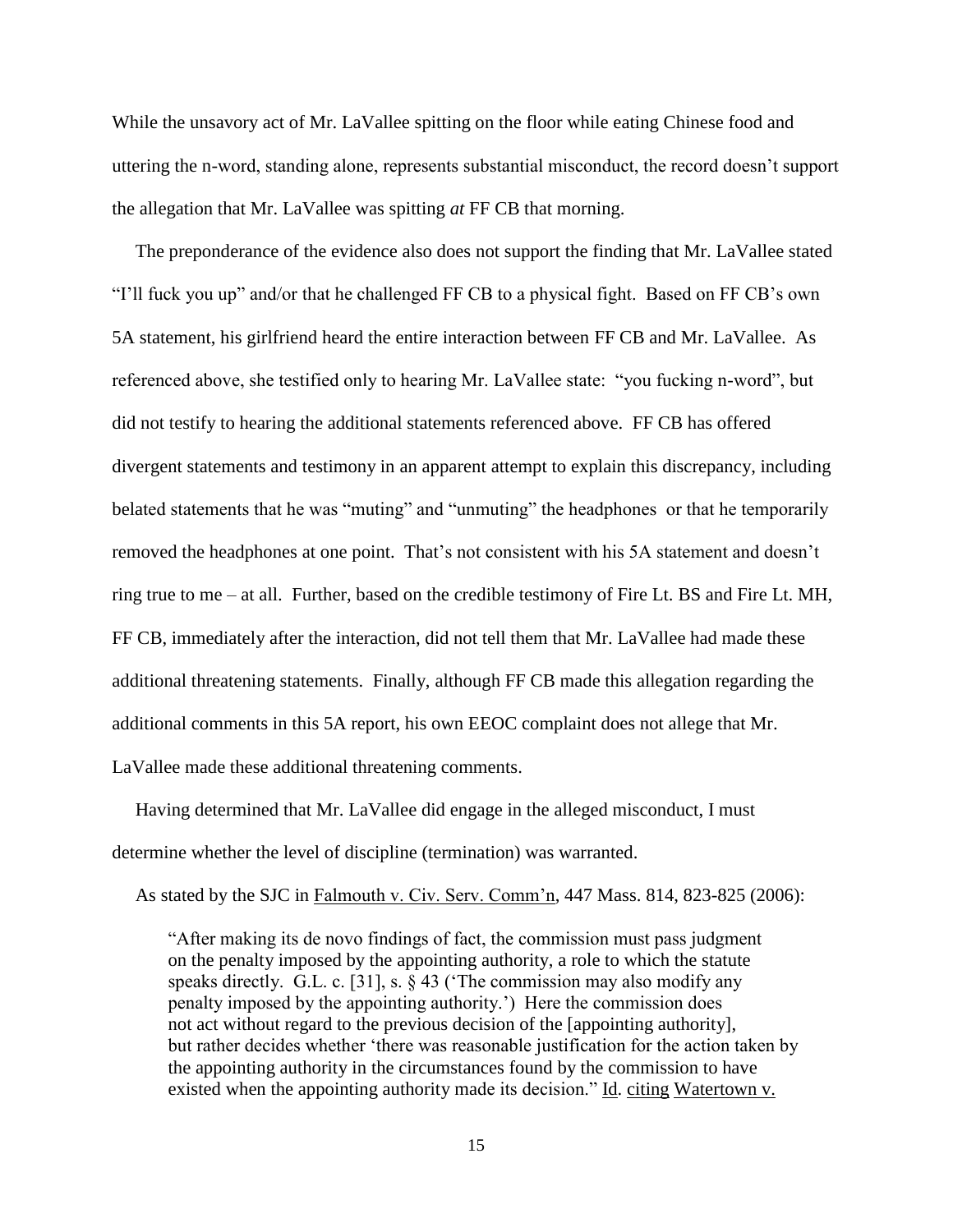Arria,16 Mass.App.Ct. 331, 334 (1983).

"Such authority to review and amend the penalties of the many disparate appointing authorities subject to its jurisdiction inherently promotes the principle of uniformity and the 'equitable treatment of similarly situated individuals.' citing Police Comm'r of Boston v. Civ. Serv. Comm'n, 39 Mass.App.Ct. 594, 600 (1996). However, in promoting these principles, the commission cannot detach itself from the underlying purpose of the civil service system— 'to guard against political considerations, favoritism and bias in governmental employment decisions." Id. (citations omitted).

--

"Unless the commission's findings of fact differ significantly from those reported by the town or interpret the relevant law in a substantially different way, the absence of political considerations, favoritism or bias would warrant essentially the same penalty. The commission is not free to modify the penalty imposed by the town on the basis of essentially similar fact finding without an adequate explanation." Id. at 572. (citations omitted).

 First, although my findings do differ from the BFD regarding whether Mr. LaVallee spat at FF CB and whether Mr. LaVallee physically threatened FF CB, I have reached the same conclusion regarding the most serious allegation -- that Mr. LaVallee used the n-word in the firehouse in a conversation with a black, on-duty Boston Firefighter.

 Prior Commission decisions have stated unequivocally that [r](http://sll.gvpi.net/document.php?id=csc:csc19b-8&type=hitlist&num=17#hit21)acist behavior by a public employee is grounds for termination, stating in Duquette v. Department of Correction, 19 MCSR 337, 341 (2006): "One would have hoped that this century's workplace had been purged of such offenses ... There is no place for such behavior in the workplace and there is no place for [Mr. Duquette] — or others that would engage in such behavior at the Department of Correction." When the Appellant in that appeal argued that employees who engaged in similar behavior were not terminated in the past, the Commission stated that it would not " ... use those cases as a guide (or moral compass) to lower the bar on what is considered appropriate discipline against individuals who use [r](http://sll.gvpi.net/document.php?id=csc:csc19b-8&type=hitlist&num=17#hit22)acist statements ..." Duquette at 340.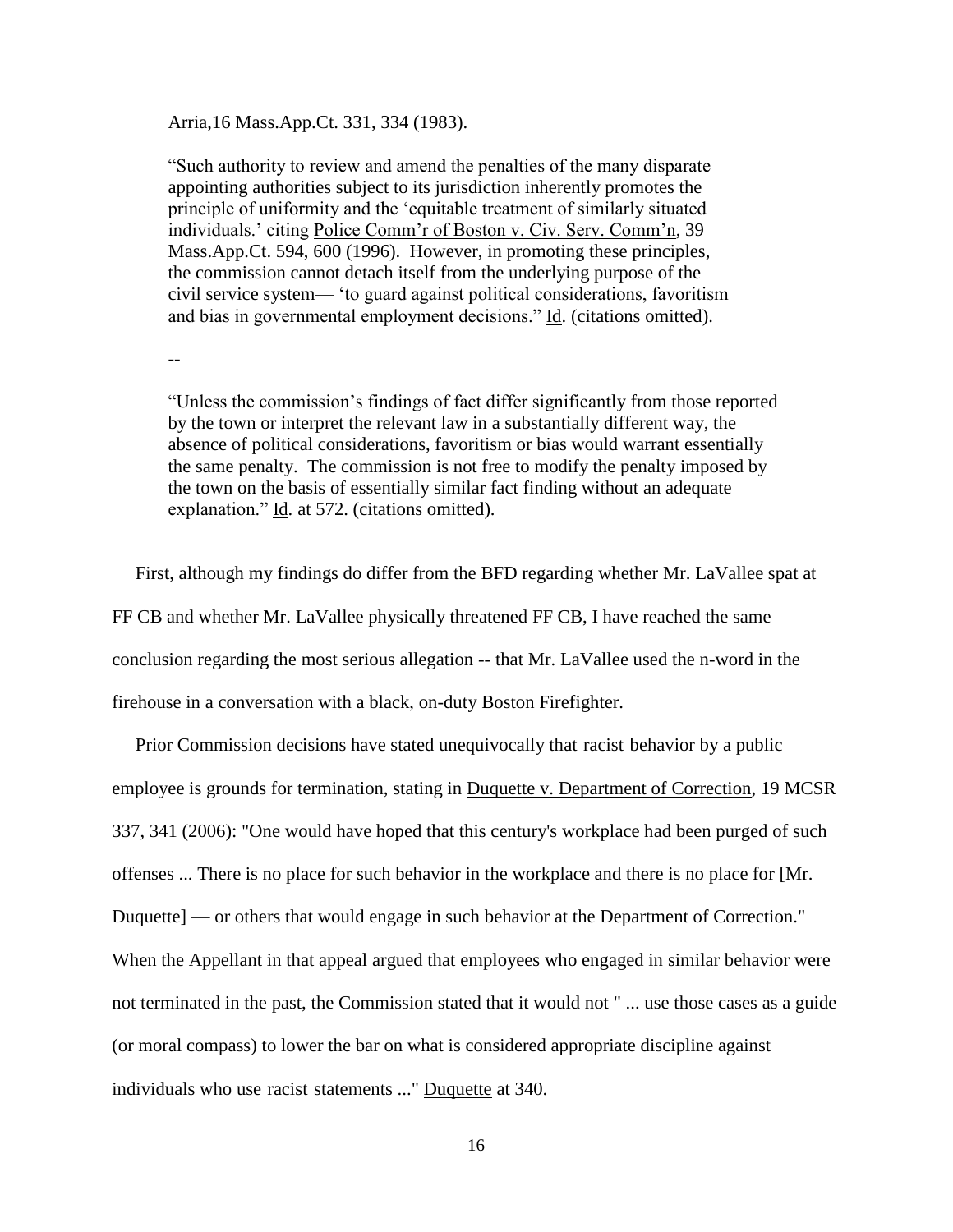In Davis v. Newton Fire BFD, 27 MCSR 16 (2014), the Commission upheld the termination of a fire fighter based primarily on his engagement in racist harassment. Specifically, the Appellant in that case, Davis, who is African American, referred to another firefighter, who is biracial, as a "house n-word"; a "corn bread" and "home grown," all derogatory references to the firefighter's race, during a conversation about shift swaps.

 In Green v. Harvard Vanguard Medical Associates, Inc., 79 Mass.App.Ct. 1 (2011), the Appeals Court, describing the n-word as a " ... racial epithet that is widely regarded as the most hateful and offensive in our culture", concluded that " ... as a matter of law, a supervisor's use of an offensive and racial epithet in a single, brief conversation was sufficiently severe or pervasive to give rise to a claim of a racially hostile work environment ...".

 Mr. LaVallee argues that alcoholism, for which he has sought treatment, was the cause of his behavior and should be taken into consideration regarding whether termination is the appropriate penalty here. I am not unsympathetic to Mr. LaVallee's challenges with alcoholism and applaud his efforts to seek treatment. However, this is the second time that Mr. LaVallee has been disciplined for using the n-word. In 2011, he engaged in the exact same egregious misconduct, entering a firehouse while off-duty, and using the n-word in reference to two (2) black firefighters. In that context, a downward modification of the penalty is not warranted here. *Conclusion*

 For all of the above reasons, Mr. LaVallee's appeal under Docket No. D1-19-059 is hereby *denied*.

Civil Service Commission

*/s/ Christopher Bowman* Christopher C. Bowman Chairman